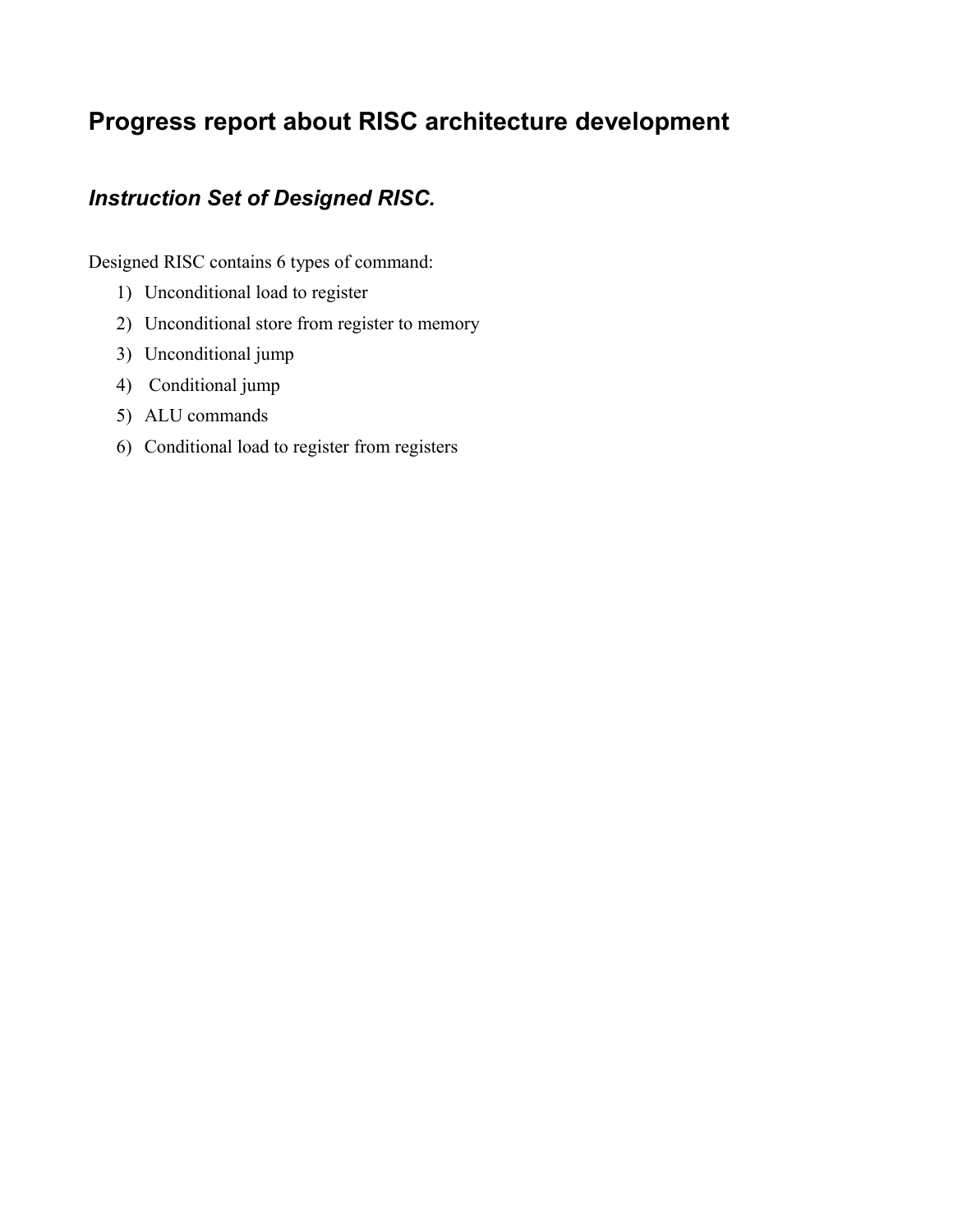### *Format of Unconditional load to register*

| $\rightarrow$  | $\mathbf{0}$     | ↑<br>9           | ↑<br>8           | C<br>$\overline{ }$ | ↑    | $\mathcal{D}$             | $\mathcal{D}$<br>4 | C                               | $\mathcal{D}$ | $\mathcal{D}$ | $\gamma$<br>$\boldsymbol{0}$ | 9 | $\mathbf{1}$ | $\mathbf{1}$<br>$\overline{ }$ |             |             |          |  | -1 | $\mathbf Q$ | 8        | $\mathbf{r}$ | $\sigma$ |  | $\sim$  | v |
|----------------|------------------|------------------|------------------|---------------------|------|---------------------------|--------------------|---------------------------------|---------------|---------------|------------------------------|---|--------------|--------------------------------|-------------|-------------|----------|--|----|-------------|----------|--------------|----------|--|---------|---|
| 0 <sup>1</sup> | $\boldsymbol{0}$ | $\boldsymbol{0}$ | $\boldsymbol{0}$ |                     | Type | $\rm _O$<br>ff<br>S<br>et |                    | <b>INCR</b><br>SRC <sub>2</sub> |               | X             | $\mathbf{X}$                 |   | X X          | $\mathbf{X}$                   | $\mathbf X$ | $\mathbf X$ | Reg SRC2 |  |    |             | Reg SRC1 |              |          |  | Reg DST |   |

[27:26] type of LDR operations 0 - Rdst= Rsrc1 1 - Rdst[31:16] = code[20:5] LDRH Rx,0x1234 2 - Rdst[ $15:0$ ] = code[ $20:5$ ] LDRL Rx,0x5678  $3 - Rdst = [Rsrc1 + offset]$ [25]  $0 - \text{offset} = \text{code}[24:10](\text{signed})$  $1 - \text{offset} = \text{Rsrc2}(\text{signed})$ [24:22] 000 Rsrc2=Rsrc2 001 Rsrc2=Rsrc2+1 010 Rsrc2=Rsrc2+2 011 Rsrc2=Rsrc2+4 100 Rsrc2=Rsrc2 101 Rsrc2=Rsrc2-1 110 Rsrc2=Rsrc2-2 111 Rsrc2=Rsrc2-4 [14:10] src2

 $[9:5]$ src1  $\overline{[4:0]}$ dst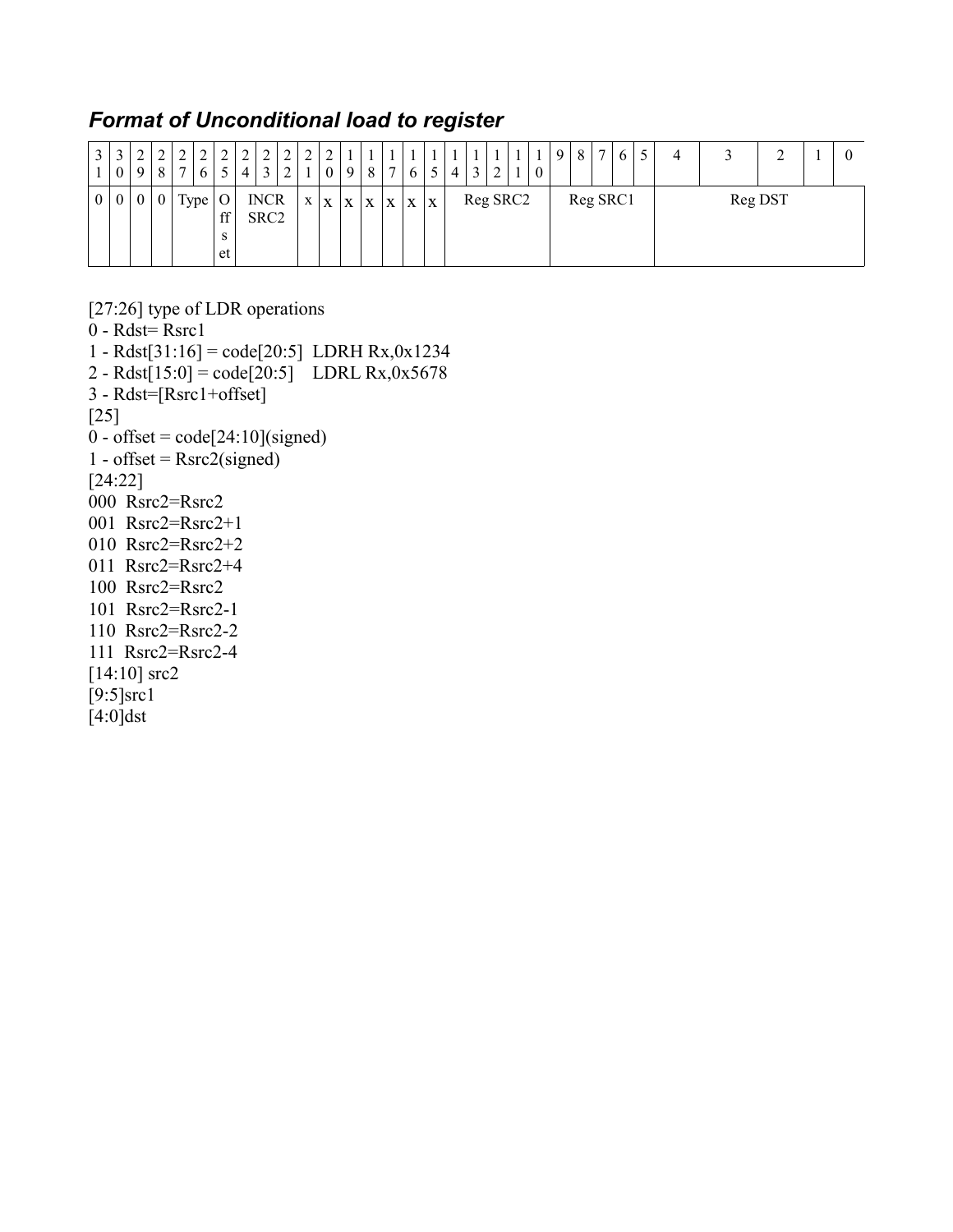### *Format of Unconditional store from register to memory*

|          |  |              |              |          |                                 |   |              |              |              |   |   |   |  |          |  |          | 7 <sup>1</sup> | 6 | $\overline{4}$ | $\sim$ |         | $\theta$ |
|----------|--|--------------|--------------|----------|---------------------------------|---|--------------|--------------|--------------|---|---|---|--|----------|--|----------|----------------|---|----------------|--------|---------|----------|
| $\theta$ |  | $\mathbf{v}$ | $\mathbf{X}$ | ff<br>se | <b>INCR</b><br>SRC <sub>2</sub> | X | $\mathbf{X}$ | $\mathbf{x}$ | $\mathbf{X}$ | X | X | X |  | Reg SRC2 |  | Reg SRC1 |                |   |                |        | Reg DST |          |

[27:26] type of STORE operation XX [Rsrc1+offset]=Rdst [25]  $\overline{0}$  - offset = code[24:10](signed) 1 - offset =  $Rsrc2$ (signed) [24:23] 000 Rsrc2=Rsrc2 001 Rsrc2=Rsrc2+1 010 Rsrc2=Rsrc2+2 011 Rsrc2=Rsrc2+4 100 Rsrc2=Rsrc2 101 Rsrc2=Rsrc2-1 110 Rsrc2=Rsrc2-2 111 Rsrc2=Rsrc2-4 [14:10] src2  $\overline{[9:5]}\text{src1}$ [4:0]dst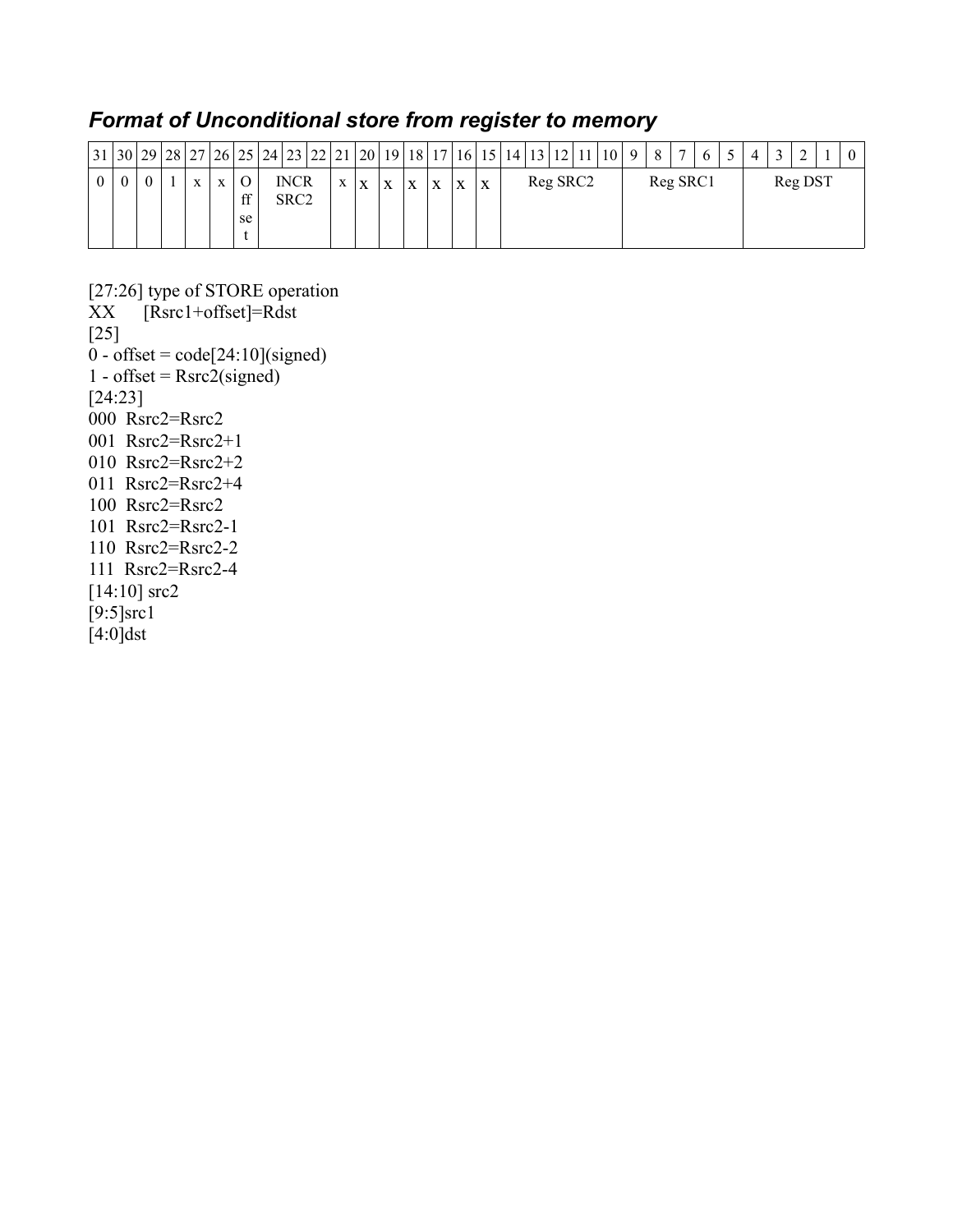## *Format of Unconditional jumps*

|  |  |      |    | $31\, 30\, 29\, 28\, 27\, 26\, 25\, 24\, 23\, 22\, 21\, 20\, 19\, 18\, 17\, 16\, 15\, 14\, 13\, 12\, 11\, 10\, 9\, 8\, 11\, 12\, 13\, 14\, 15\, 16\, 17\, 18\, 19\, 18\, 19\, 10\, 11\, 10\, 11\, 10\, 11\, 10\, 11\, 10\, 11$ |                                 |  |  |              |              |   |              |   |   |          |  |  |          | $\overline{7}$ | 6 | $\boldsymbol{\varDelta}$ |         |  |
|--|--|------|----|--------------------------------------------------------------------------------------------------------------------------------------------------------------------------------------------------------------------------------|---------------------------------|--|--|--------------|--------------|---|--------------|---|---|----------|--|--|----------|----------------|---|--------------------------|---------|--|
|  |  | Type | ££ |                                                                                                                                                                                                                                | <b>INCR</b><br>SRC <sub>2</sub> |  |  | $\mathbf{x}$ | $\mathbf{x}$ | X | $\mathbf{v}$ | X | X | Reg SRC2 |  |  | Reg SRC1 |                |   |                          | Reg DST |  |
|  |  |      | se |                                                                                                                                                                                                                                |                                 |  |  |              |              |   |              |   |   |          |  |  |          |                |   |                          |         |  |

[27:26] type of jumps

 $0 - \text{imp}$  pc[25:0]=code[25:0]

1 – jmp pc=pc+offset(relaitive jump) jmpr R2(jmpr R2+4)<br>2 - call pc=pc+offset, Rdst=pc callr R0,0xXXXXX

 $1 - \text{offset} = \text{Rsrc2}(\text{signed})$ 

000 Rsrc2=Rsrc2 001 Rsrc2=Rsrc2+1 010 Rsrc2=Rsrc2+2 011 Rsrc2=Rsrc2+4 100 Rsrc2=Rsrc2 101 Rsrc2=Rsrc2-1 110 Rsrc2=Rsrc2-2 111 Rsrc2=Rsrc2-4

[14:10] src2  $[9:5]$ src1 [4:0]dst

callr  $R0,0xXXXXXX,R1+4$  or callr R0,R1+4

 $3$  - ret pc=Rdst ret Rx or ret Rx,Ry+-0,1,2,4

[25]  $0 - \text{offset} = \text{code}[24:10](\text{signed})$ 

[24:23]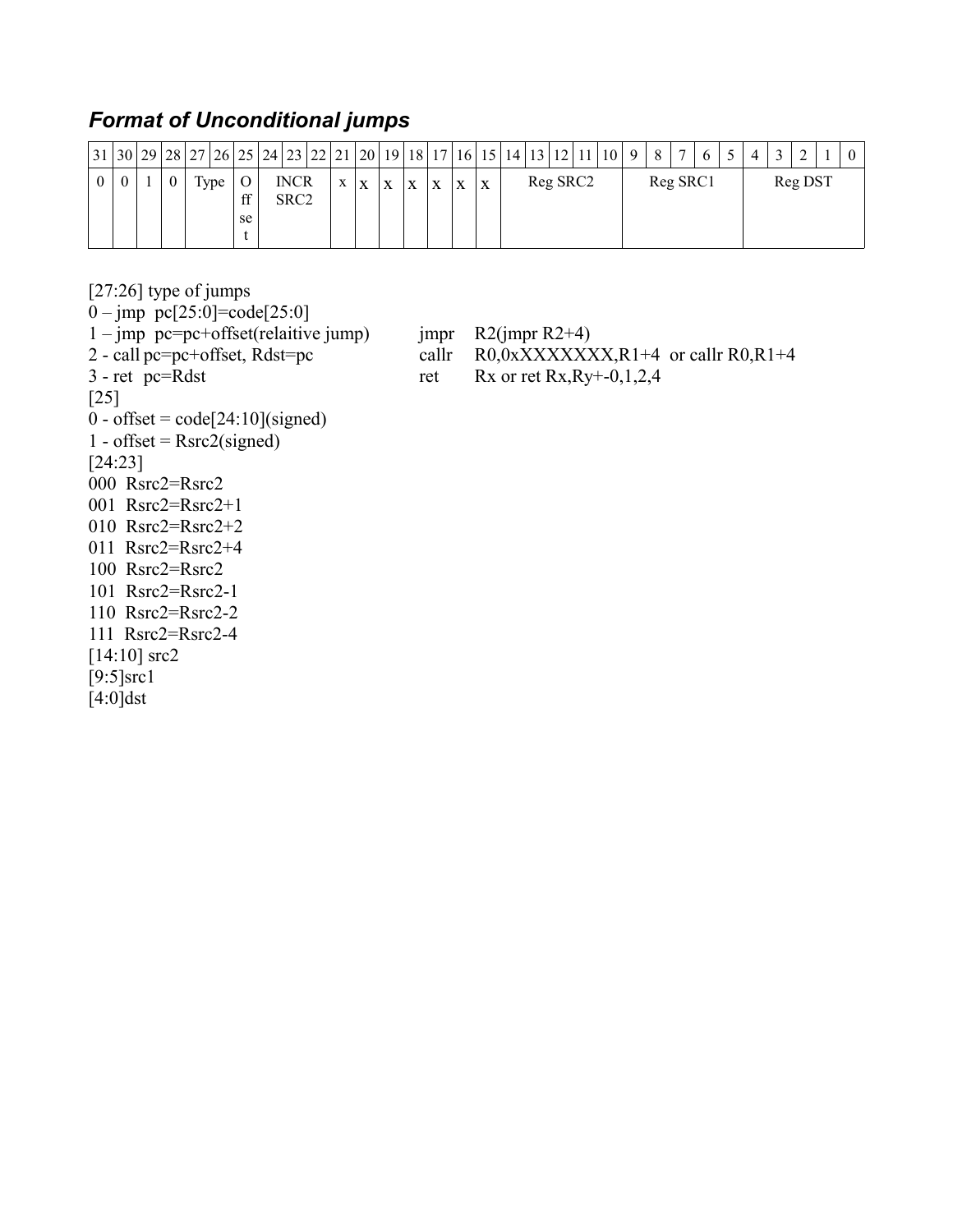## *Format of Conditional jumps*

|  |  |  |       |          | $31 30 29 28 27 26 25 24 23 22 21 20 19 18 17 16 15 14 13 12 11 10 $ |                                 |   |   |   |              |   |   |  |          | $\overline{Q}$ | 8        | $\overline{ }$ |  | $\boldsymbol{\Delta}$ | $\sim$ |         | $\theta$ |
|--|--|--|-------|----------|----------------------------------------------------------------------|---------------------------------|---|---|---|--------------|---|---|--|----------|----------------|----------|----------------|--|-----------------------|--------|---------|----------|
|  |  |  | 1 ype | ff<br>se |                                                                      | <b>INCR</b><br>SRC <sub>2</sub> | X | X | X | $\mathbf{X}$ | X | X |  | Reg SRC2 |                | Reg SRC1 |                |  |                       |        | Reg DST |          |

[27:26] type of jumps<br>0 - jmpz  $pc=pc+$ 

 $pc = pc + of fset$  $1 - \text{jmpnz}$  pc=pc+offset<br>2 - jmpc pc=pc+offset  $pc = pc + of fset$ 3 - jmpnc pc=pc+offset [25]  $0 - \text{offset} = \text{code}[24:10](\text{signed})$ 1 - offset =  $Rsrc2$ (signed) [24:22] 000 Rsrc2=Rsrc2 001 Rsrc2=Rsrc2+1 010 Rsrc2=Rsrc2+2 011 Rsrc2=Rsrc2+4 100 Rsrc2=Rsrc2 101 Rsrc2=Rsrc2-1 110 Rsrc2=Rsrc2-2 111 Rsrc2=Rsrc2-4 [14:10] src2  $[9:5]$ src1  $\overline{[4:0]}$ dst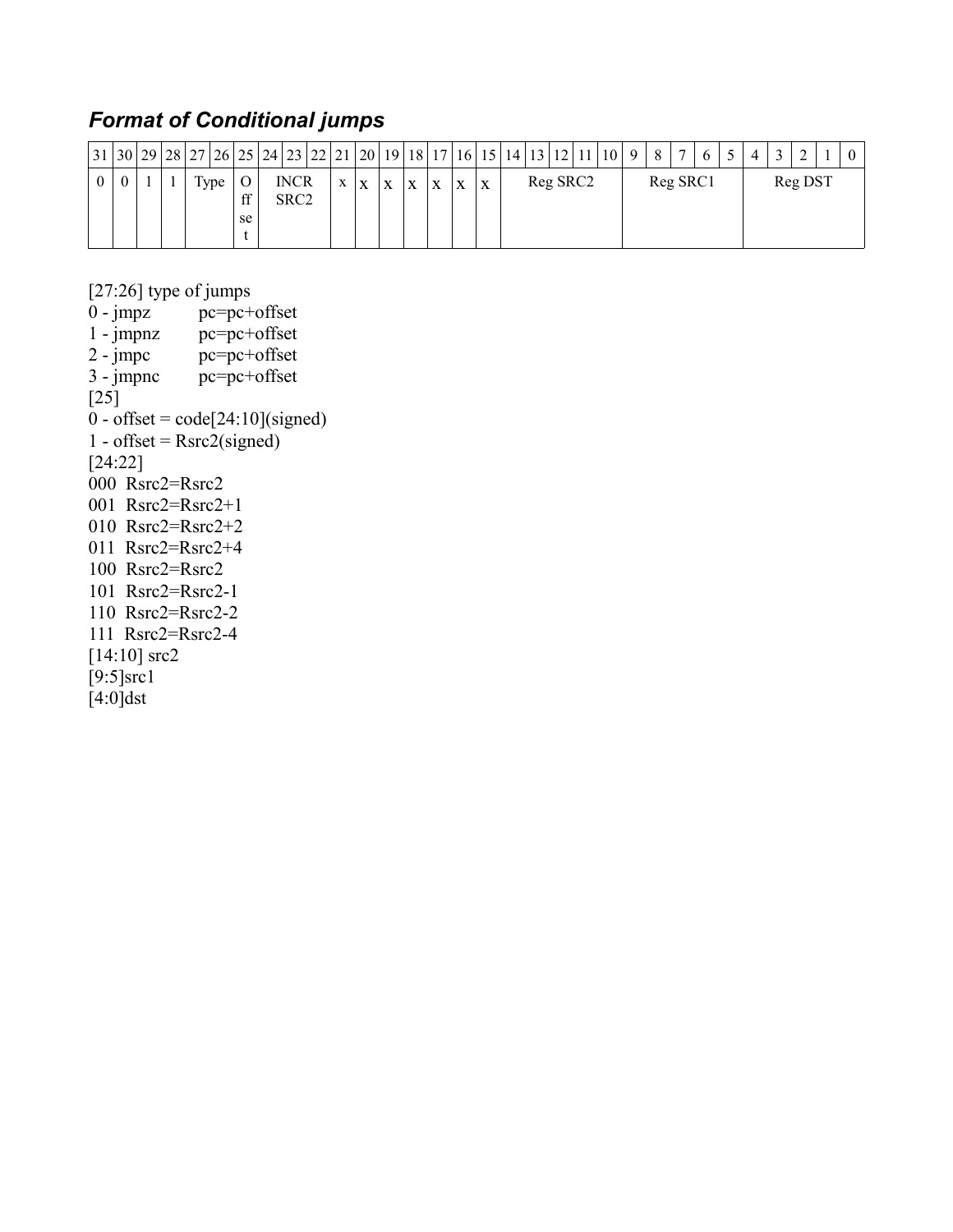### *Format of ALU operations*

[27:25] type of op

0- AND

|  |              |      | $31 30 29 28 27 26 25 24 23 22 21 20 19 18 17 16 15 14 13 12 11 $ |                     |              |              |                           |              |              |              |   |  |          | 10 <sup>1</sup> | $Q \mid$ | -8 | $\overline{ }$ |  |  |                     | $\overline{0}$ |
|--|--------------|------|-------------------------------------------------------------------|---------------------|--------------|--------------|---------------------------|--------------|--------------|--------------|---|--|----------|-----------------|----------|----|----------------|--|--|---------------------|----------------|
|  | $\mathbf{0}$ | Type |                                                                   | <b>INCR</b><br>SRC2 | $\mathbf{v}$ | $\mathbf{v}$ | $\mathbf{v}$<br>$\Lambda$ | $\mathbf{v}$ | $\mathbf{v}$ | $\mathbf{v}$ | X |  | Reg SRC2 |                 |          |    | Reg SRC1       |  |  | Reg DS <sub>1</sub> |                |

1- OR 2- XOR 3- ADD 4- MUL 5-shift Rsrc1 left by Rscr2 ...0 MSB->C flag 6-shift Rsrc1 right by Rscr2 ...0 LSB ->C flag 7-CMP compare, [24:22] 000 Rsrc2=Rsrc2 001 Rsrc2=Rsrc2+1 010 Rsrc2=Rsrc2+2 011 Rsrc2=Rsrc2+4 100 Rsrc2=Rsrc2 101 Rsrc2=Rsrc2-1 110 Rsrc2=Rsrc2-2 111 Rsrc2=Rsrc2-4  $[14:10]$  src2  $[9:5]$ src1  $\overline{[4:0]}$ dst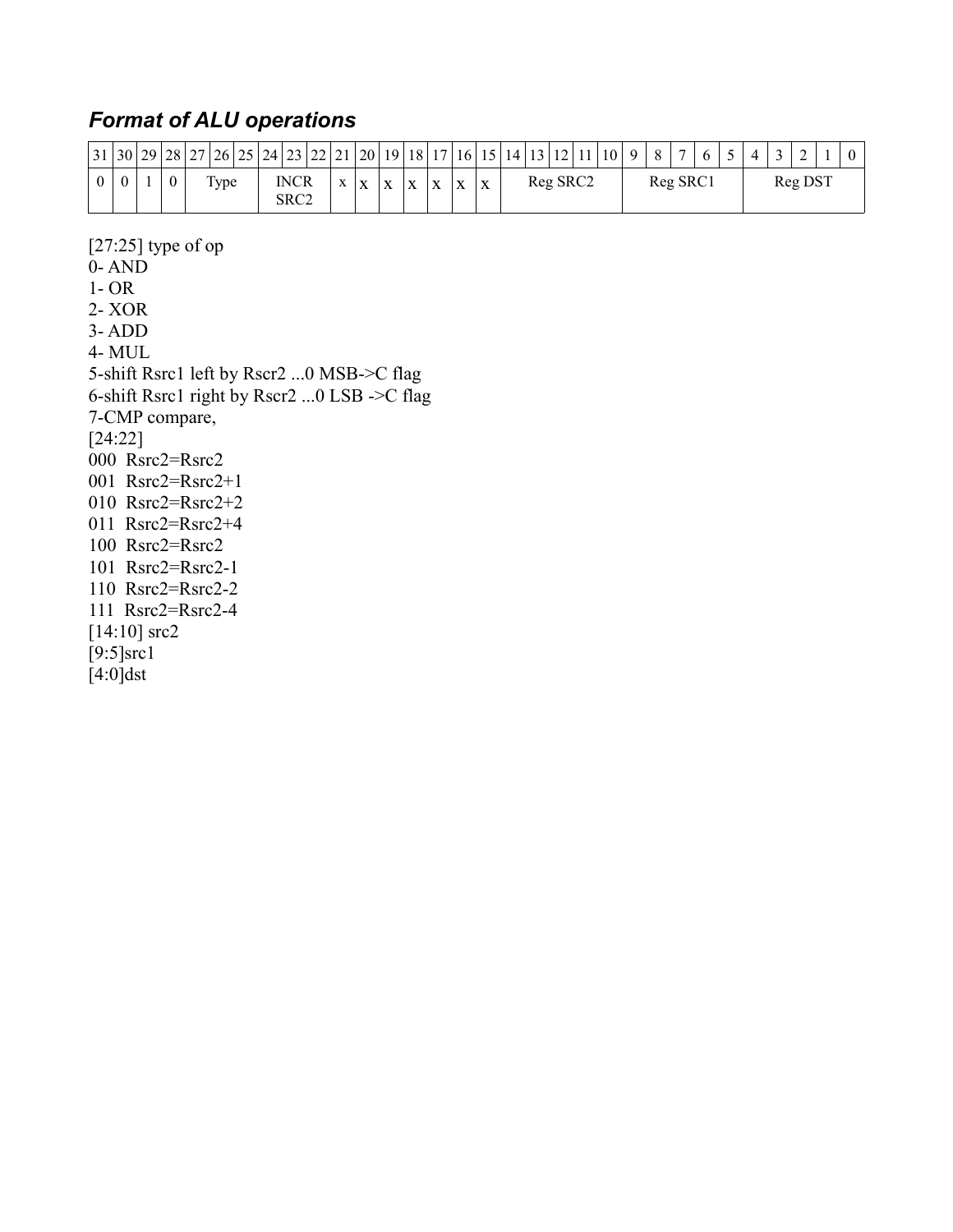#### *Format of Conditional load to register*

|  |          |  |       |          | $31 30 29 28 27 26 25 24 23 22 21 20 19 18 17 16 15 14 13 12 11 10 $ |                                 |              |   |   |   |              |   |   |  |          | $\vert$ 9 | $+8$ <sup><math>+</math></sup> | $\tau$ |  | $\boldsymbol{\varDelta}$ |         | $\theta$ |
|--|----------|--|-------|----------|----------------------------------------------------------------------|---------------------------------|--------------|---|---|---|--------------|---|---|--|----------|-----------|--------------------------------|--------|--|--------------------------|---------|----------|
|  | $\theta$ |  | l ype | ff<br>se |                                                                      | <b>INCR</b><br>SRC <sub>2</sub> | $\mathbf{X}$ | X | X | X | $\mathbf{X}$ | X | X |  | Reg SRC2 |           | Reg SRC1                       |        |  |                          | Reg DST |          |

[27:26] type of LDRF op

0-LDRZ Rdst=Rsrc1 if z=1, otherwise Rdst=Rsrc2

1-LDRNZ Rdst=Rsrc1 if z=0, otherwise Rdst=Rsrc2

2-LDRC Rdst=Rsrc1 if c=1, otherwise Rdst=Rsrc2

- 3-LDRNC Rdst=Rsrc1 if c=0, otherwise Rdst=Rsrc2
- [24:22]
- 000 Rsrc2=Rsrc2
- 001 Rsrc2=Rsrc2+1
- 010 Rsrc2=Rsrc2+2
- 011 Rsrc2=Rsrc2+4
- 100 Rsrc2=Rsrc2
- 101 Rsrc2=Rsrc2-1
- 110 Rsrc2=Rsrc2-2
- 111 Rsrc2=Rsrc2-4
- [14:10] src2
- $[9:5]$ src1
- [4:0]dst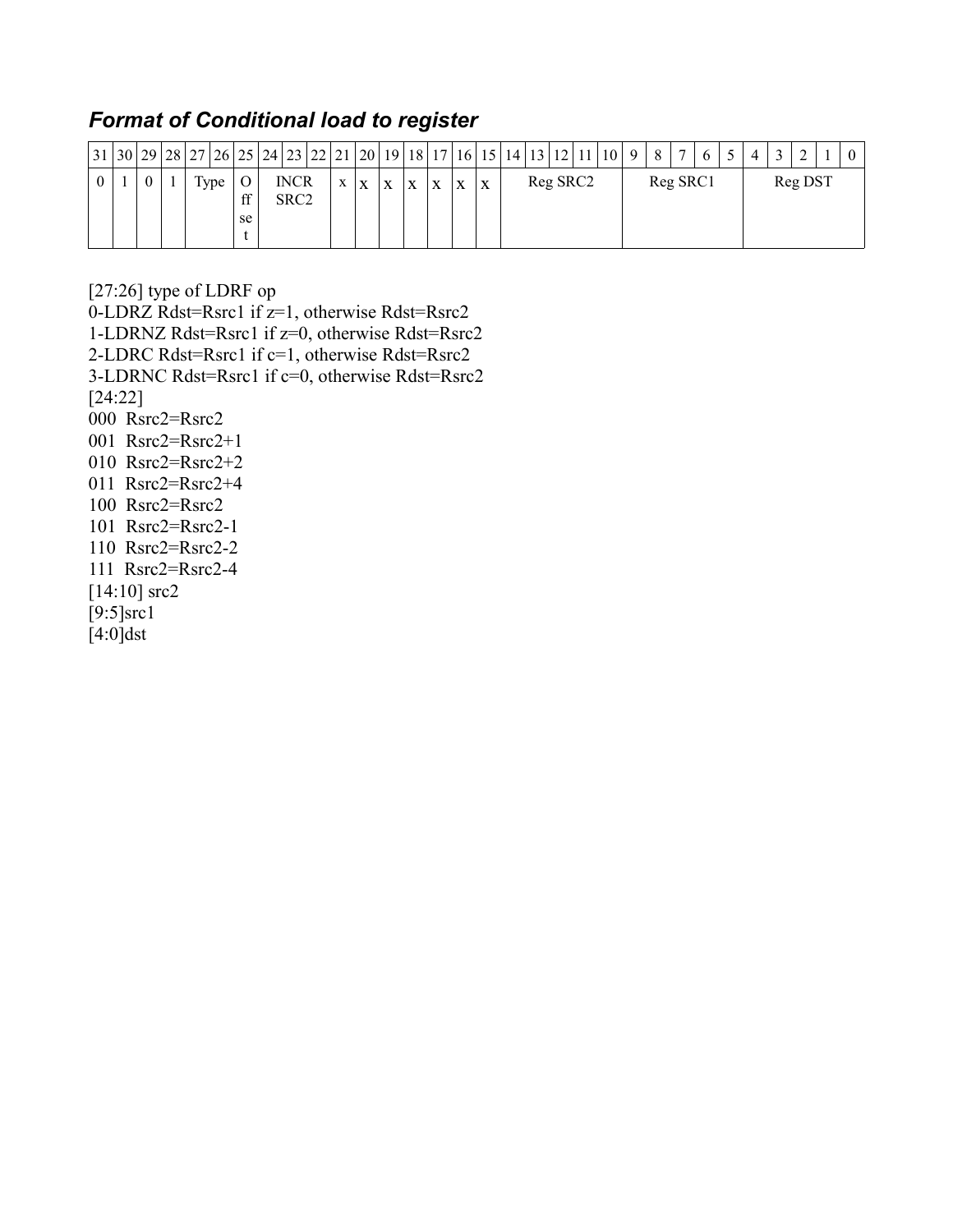#### *Sorting algorithm performance.*

#### Chosen Shell sort algorithm:

```
ShellSort(int * a)
{
           int inc,i,j,temp;
           for(inc = 5; inc > 0; inc = inc/2){
                        for (i = inc; i < 10; i++){
                                    temp = a[i];for (i = i; (i >= inc) & & (a[i-inc] > temp); i = i-inc){
                                               a[j] = a[j-inc];
                                    }
                       a[i] = temp;}
}
```
#### Modified shell sort

```
//new algorithm
for(inc = 20;inc>0;inc=inc/2)//20, 8 and 4 (5,2,1)
{
            for (i = inc; i < 40; i = 4)/0.4.8.c and etc
            {
                       temp = a[i];for (i = i; (i >= inc) & & (a[i-inc] > temp); i = i-inc){
                                   a[j] = a[j-inc];
                       }
            a[j] = temp;}
}
```
Bubble sort shown best performance bellow you can see algorithm in psevdocode. Psevdocode is close to assembler language of designed RISC. Cycles of bubble sort are 455 for any type of sorted data.

```
//bubble algorithm
         R0=mem[00],R1=mem[04],R2=mem[08],R3=mem[c],R4=mem[10]
         R5=mem[14],R6=mem[18],R7=mem[1c],R8=mem[20],R9=mem[24]
         R10=R0;
         R11=R0;//minimum
         if R1<R11 then
                   R11=R1
         if R2 < R11 then
                   R11=R2if R3<R11 then
                   R11=R3if R4 < R11 then
                   R11=R4
         if R5<R11 then
                   R11=R5if R6 < R11 then
                   R11=R6
         if R7 < R11 then
                   R11=R7
         if R8<R11 then
                   R11=R8
         if R9 < R11 then
                   R11=R9mem[0]=R11;
         for (i = 36; i > 0; i = 4)//36,32,28,24,20,16,12,8,4{
                   if R0>R10 then
                            R10=R0
                  if R1>R10 then
```